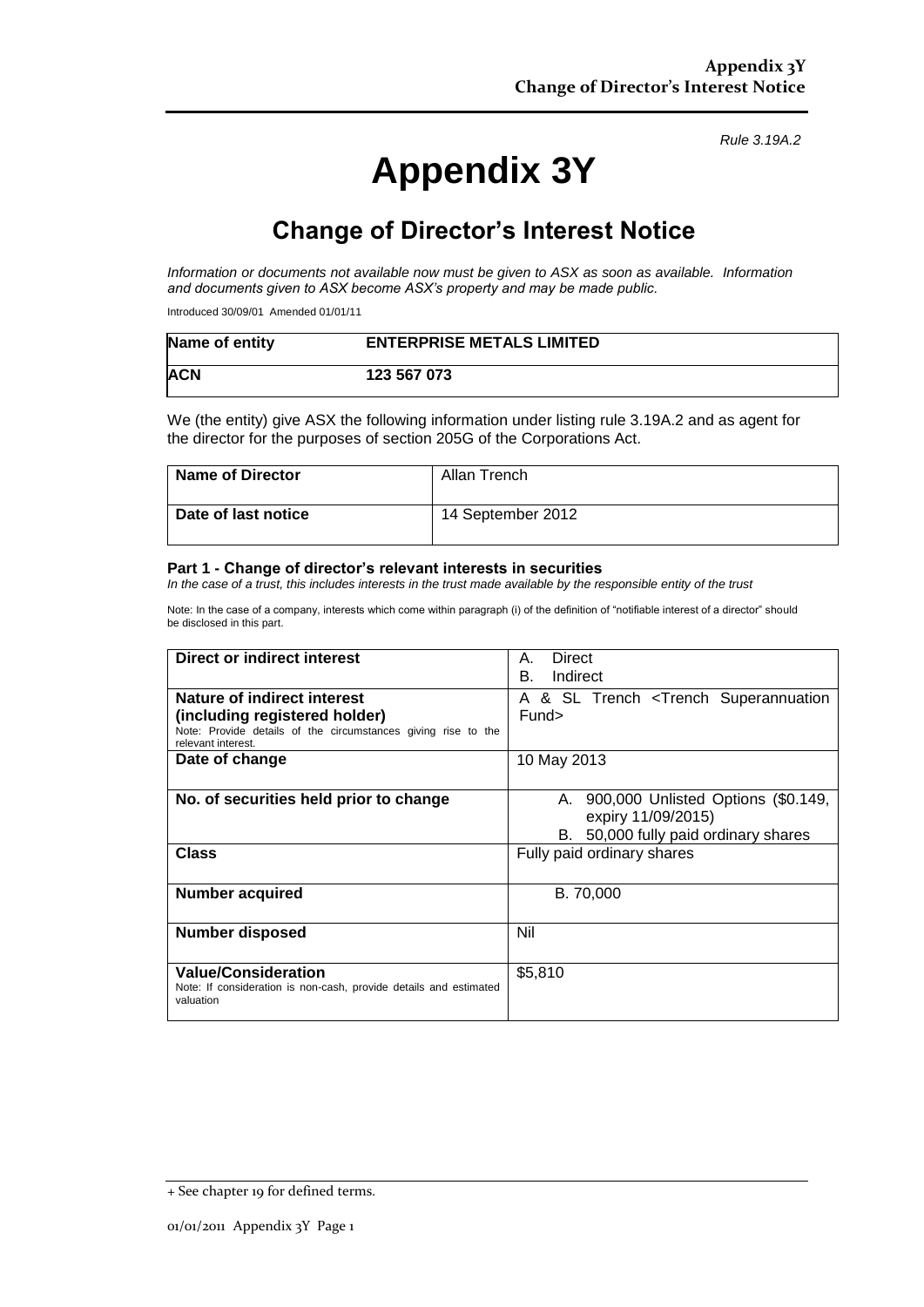| А. | 900,000           | Unlisted        | Options                      |
|----|-------------------|-----------------|------------------------------|
| В. | 120,000<br>shares | fully<br>paid   | ordinary                     |
|    |                   |                 |                              |
|    |                   | On market trade | (\$0.177, expiry 11/09/2015) |

### **Part 2 – Change of director's interests in contracts**

Note: In the case of a company, interests which come within paragraph (ii) of the definition of "notifiable interest of a director" should be disclosed in this part.

| <b>Detail of contract</b>                                                                                                                                                      | N/A |
|--------------------------------------------------------------------------------------------------------------------------------------------------------------------------------|-----|
| <b>Nature of interest</b>                                                                                                                                                      | N/A |
| Name of registered holder<br>(if issued securities)                                                                                                                            | N/A |
| Date of change                                                                                                                                                                 | N/A |
| No. and class of securities to<br>which interest related prior to<br>change<br>Note: Details are only required for a contract in<br>relation to which the interest has changed | N/A |
| <b>Interest acquired</b>                                                                                                                                                       | N/A |
| <b>Interest disposed</b>                                                                                                                                                       | N/A |
| <b>Value/Consideration</b><br>Note: If consideration is non-cash, provide details<br>and an estimated valuation                                                                | N/A |
| Interest after change                                                                                                                                                          | N/A |

<sup>+</sup> See chapter 19 for defined terms.